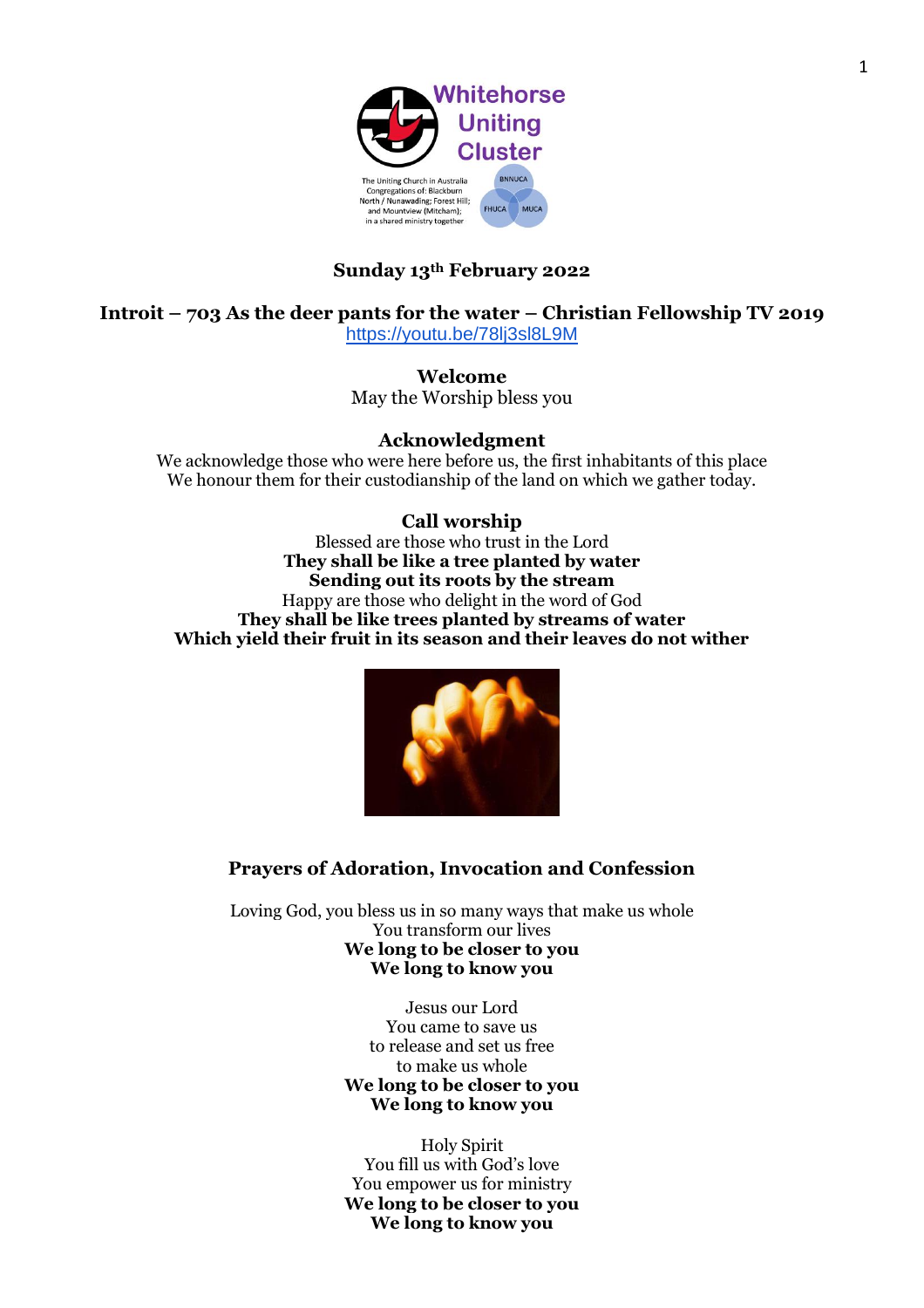#### Come upon us Holy Spirit Open our hearts so we may be saved, forgiven, made whole, empowered for ministry. **Come Holy Spirit, come upon us**

Loving God, Father, Son and Holy Spirit, We thank you for the gift of forgiveness For your grace and release from all that binds us and oppresses us

> **Forgive us Set us free Make us whole We ask this in Jesus' name, amen**

#### **560 All my hope on God is founded from Hymn Channel 2017 St Albans Church Bristol**

<https://youtu.be/W3LCGh02Vew>

### **Readings -from The Message**

#### **Jeremiah 17:5-10**

**5-6** GOD's Message: "Cursed is the strong one who depends on mere humans, who thinks he can make it on muscle alone and sets GOD aside as dead weight. He's like a tumbleweed on the prairie, out of touch with the good earth. He lives rootless and aimless in a land where nothing grows. **7-8** "But blessed is the man who trusts me, GOD, the woman who sticks with GOD. They're like trees replanted in Eden, putting down roots near the rivers— Never a worry through the hottest of summers, never dropping a leaf, serene and calm through droughts, bearing fresh fruit every season.

**9-10** "The heart is hopelessly dark and deceitful, a puzzle that no one can figure out. But I, GOD, search the heart and examine the mind. I get to the heart of the human. I get to the root of things. I treat them as they really are, not as they pretend to be."

#### **Psalm 1**

How well God must like you— you don't walk in the ruts of those blind-as-bats, you don't stand with the good-for-nothings, you don't take your seat among the know-it-alls. **2-3** Instead you thrill to GOD's Word,you chew on Scripture, day and night. You're a tree replanted in Eden, bearing fresh fruit every month, Never dropping a leaf, always in blossom. **4-5** You're not at all like the wicked, who are mere windblown dust without defence in court, unfit company for innocent people. **6** GOD charts the road you take. The road *they* take leads to nowhere.

#### **Luke 6:17-26**

**17-21**Coming down off the mountain with them, he stood on a plain surrounded by disciples, and was soon joined by a huge congregation from all over Judea and Jerusalem, even from the seaside towns of Tyre and Sidon. They had come both to hear him and to be cured of their diseases. Those disturbed by evil spirits were healed. Everyone was trying to touch him—so much energy surging from him, so many people healed! Then he spoke:

You're blessed when you've lost it all. God's kingdom is there for the finding. You're blessed when you're ravenously hungry. Then you're ready for the Messianic meal. You're blessed when the tears flow freely. Joy comes with the morning.

**22-23** "Count yourself blessed every time someone cuts you down or throws you out, every time someone smears or blackens your name to discredit me. What it means is that the truth is too close for comfort and that that person is uncomfortable. You can be glad when that happens—skip like a lamb, if you like!—for even though they don't like it, I do . . . and all heaven applauds. And know that you are in good company; my preachers and witnesses have always been treated like this.

**<sup>24</sup>** But it's trouble ahead if you think you have it made. What you have is all you'll ever get. **<sup>25</sup>**And it's trouble ahead if you're satisfied with yourself. Your *self* will not satisfy you for long. And it's trouble ahead if you think life's all fun and games. There's suffering to be met, and you're going to meet it. **<sup>26</sup>** "There's trouble ahead when you live only for the approval of others, saying what flatters them, doing what indulges them.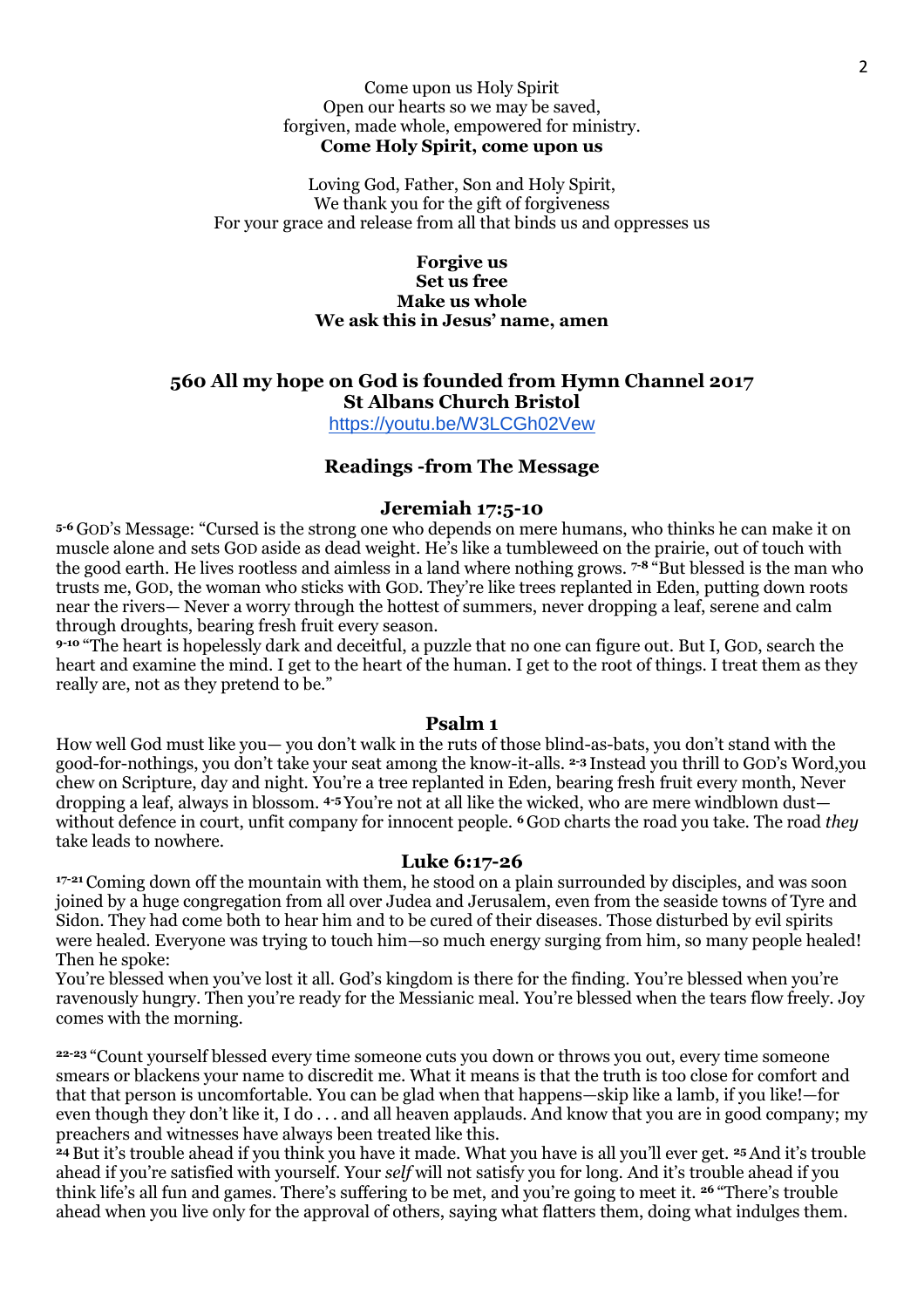Popularity contests are not truth contests—look how many scoundrel preachers were approved by your ancestors! Your task is to be true, not popular.

All Scripture quotations are taken from THE MESSAGE, copyright © 1993, 2002, 2018 by Eugene H. Peterson. Used by permission of NavPress, represented by Tyndale House Publishers. All rights reserved.



## **Young at Heart**

What do trees need to be healthy? Good soil, water, light and carbon dioxide and nutrients in the soil and not too much heat.

> Today's readings speak of us being like trees From NRSV *Blessed are those who trust in the Lord, whose trust is in the Lord*

> > From The Message

"*But blessed is the man who trusts me, GOD, the woman who sticks with GOD. They're like trees replanted in Eden, putting down roots near the rivers— Never a worry through the hottest of summers, never dropping a leaf, Serene and calm through droughts, bearing fresh fruit every season.*



We are grounded in God

The very core of who we are is centred on God and our spiritual food comes from God Our living water is the Holy Spirit. Our sustenance is the Word of God. We are rooted and grounded in God through prayer and bear the fruits of the Spirit and our leaves never wither because of our trust in God.

## **Hymn - Not the powerful not the privileged**

John Bell – Iona Community – Presentation from Wheaton College with some thoughts about John Bell and John teaching the hymn and other songs. Goes for 30min or so. Good if you like John Bell <https://www.youtube.com/watch?v=d8W5IzB5VG8>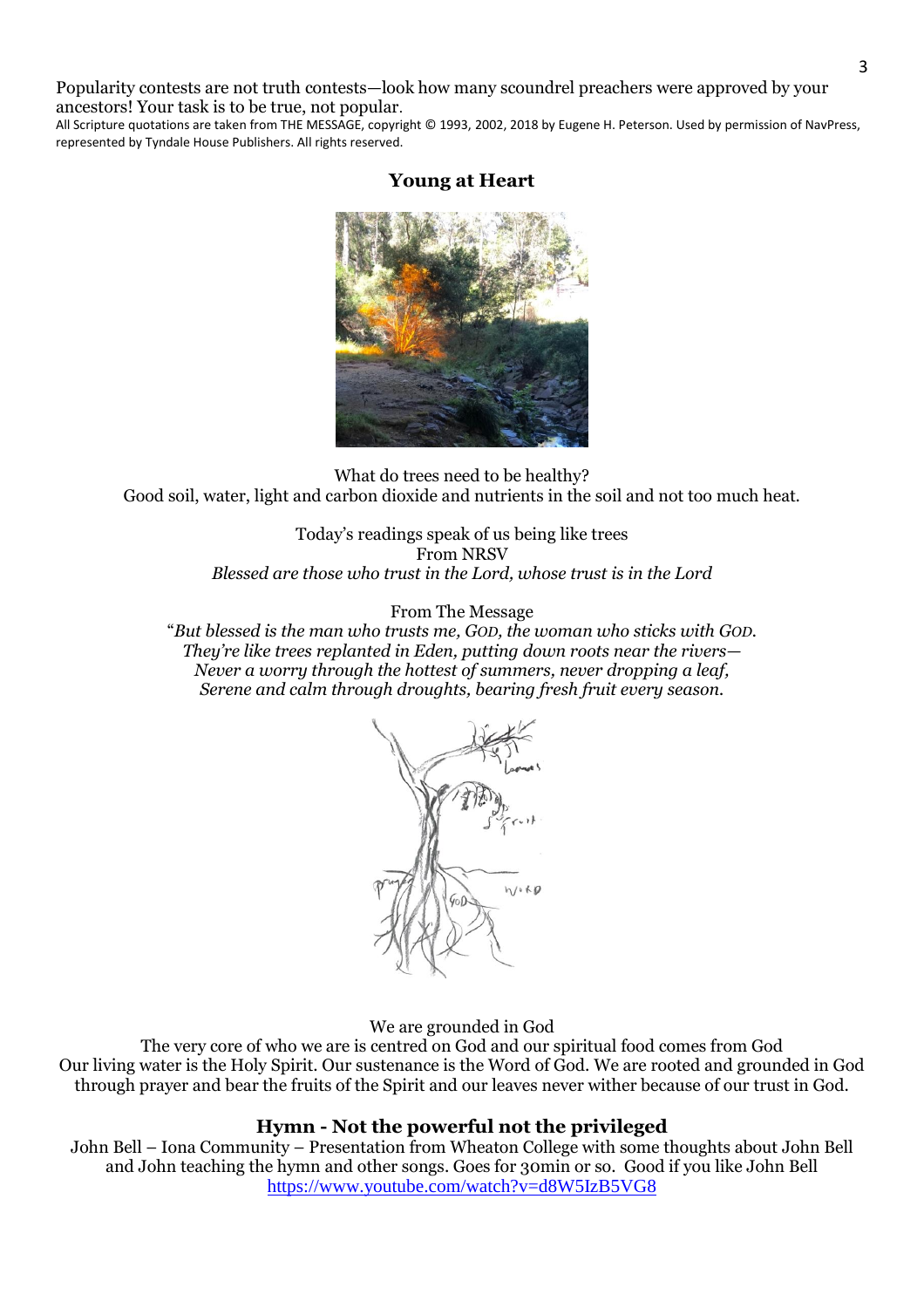#### **Sermon**

### *In the name of the Father the Son and the Holy Spirit, amen*

I'd like to talk to you about a woman of prayer named Dorothy Aumann. You may recognise the surname. She came from one of the old orchard families in the region. She was a woman of prayer, a lifetime elder and an artist. Last time I saw her she was weary and finding it difficult - being in her late nineties. After Dorothy passed away, I heard she had a possum cloak and wondered whether she had been an aboriginal elder, as many aboriginal people have lived in the Templestowe and Warrandyte area over the years. Her book of prayers from all the elders and church council meetings and prayers of the people has been collected and published and are treasured.

To me prayer is the foundation of our relationship with God.



I drew this rather rustic drawing of a tree to show what prayer offers us. It forms the soil we are planted in and bloom in and find life in and grow in and find God in. God forms the tap root at the core of our being, the word of God sustains us, and we draw from the living water of the spirit. Whenever we pray, we are grounded in God.



Prayer and the presence of God is obvious in today's gospel and the Beatitudes of Luke are provocative, where Jesus congratulates the poor for being poor, the hungry for being hungry and the weeping and reviled for their situation. But - woe to anyone who is wealthy, well-fed, laughing and enjoying a good reputation. What on earth is Jesus saying?

In ancient society and ours, people expect to be wealthy, well-fed, laughing and enjoying a good reputation. In our society when people see someone begging outside a supermarket, they assume the person has mental health issues or is on drugs. It's easier to label people. Then people don't have to get involved and we can keep them at a distance. Not Jesus! Crowds of people, the poor, the excluded, the deformed, the diseased, the labelled, the sinners and the unwanted, were welcomed by Jesus. They came to hear him speak the word of God. They came to reach out to him, despite being labelled as unclean, and they were healed.

Where is the good news in the gospel for us today? We come to hear the word of God in the gospels, and we come to be healed. Jesus invites us to be vulnerable and reach out to him in our hearts and find healing. All those in the crowds who came stood together in solidarity with one another in their willingness to become vulnerable and openly declare their need for healing. They were not alone. All of them shared this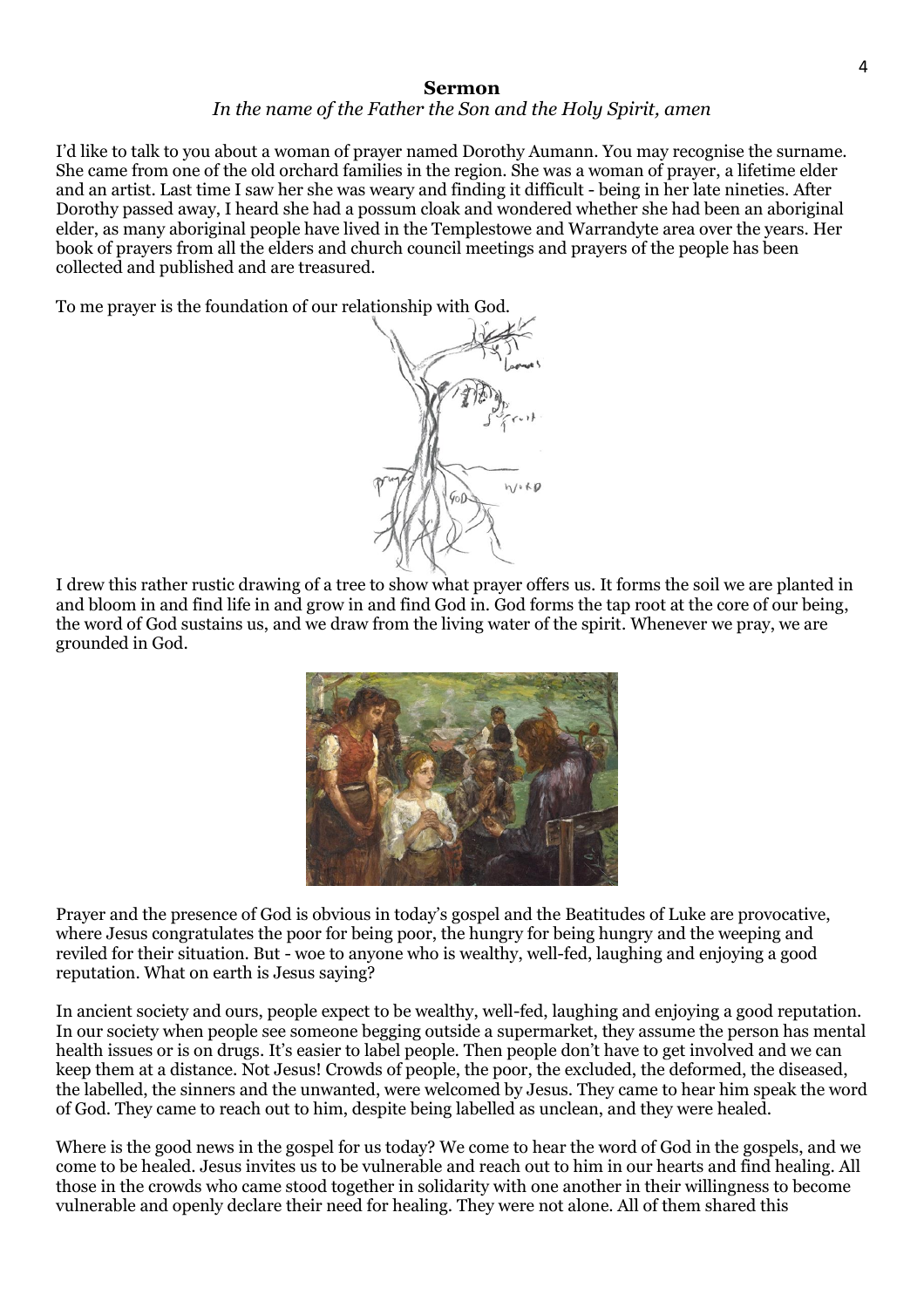vulnerability and need for wholeness and Jesus welcomed them all just like he welcomes all of us. We stand together in solidarity in our need for wholeness.

I watched a TED talk a few years ago by Brene Brown from The States. It's culturally very American but the issues she speaks about are universal. She speaks about people's self-talk: *I'm not good enough* and where that thinking comes from and how it holds people back and how being vulnerable helps people know they are enough. I'll put a link in the pastoral care tips in the written materials. The first step to finding healing is the willingness to be vulnerable and declare your need for healing, like the crowds of people who sought out Jesus and reached out to him. When we belong to a community and share the same needs and desires, it's not so scary to be vulnerable. We are among friends.

Jesus offered the hospitality of God to all those who came to him. The context of the beatitudes was the crowds of suffering people seeking healing and his teaching. We can reach out to Jesus in many ways to claim this hospitality and healing.

These are some ways to find healing:

Firstly, by making time to be with Jesus in prayer where we have a conversation and listen in our hearts. Secondly, by building a relationship of trust where we are willing to become vulnerable and reach out to Jesus and others, to find healing.

Thirdly, by being willing to receive Jesus' blessings by surrendering to his grace.

Fourthly, by sharing our stories of healing and how God has brought us through difficult times with others. Finally, by accepting we are loved by God, who makes us to be loved and to love others.

Sharing our stories helps others. My sister-in-law was a Buddhist, and I shared my story of finding strength in God during tough times when she opened up to me and shared her story of her husband dying of cancer after only 18 months of marriage. Not long afterwards, she became a catholic and found solace and support in her faith and church community. She found that Jesus is closer to us than our breathing, is always present to us and always there for us. I find Jesus is a comforting presence in the midst of life's chaos and noise. Jesus is a source of comfort for anyone doing it tough and suffering. Jesus said: *Blessed are you who weep, for you will laugh*. He meant the time will come when the sunshine comes out again and grief has become a familiar friend and we are able to move on and embrace new hopes and begin again.

The good news is we can ground ourselves in God and allow our roots to go down into the living waters of the spirit where we are nourished and come alive in Christ and his community, the church. We can find healing and comfort and support. The good news is the poor in spirt who are willing to become vulnerable and reach out to Jesus for healing will be healed and will receive the kingdom of God. God's hospitality is there for all of us. We are all welcome.

### **Moment of Quiet Reflection**



**717 Give thanks with a grateful heart – Henry Smith (Teachable heart 2010)** <https://youtu.be/Y1WmzRxBGFY>

### **Offering prayer**

*(about offering up ourselves and giving thanks to God for all we have)* **Lord and giver of every good thing we bring to you our lives and gifts for your kingdom all for transformation through your grace and love made known in Jesus Christ our Saviour, amen.**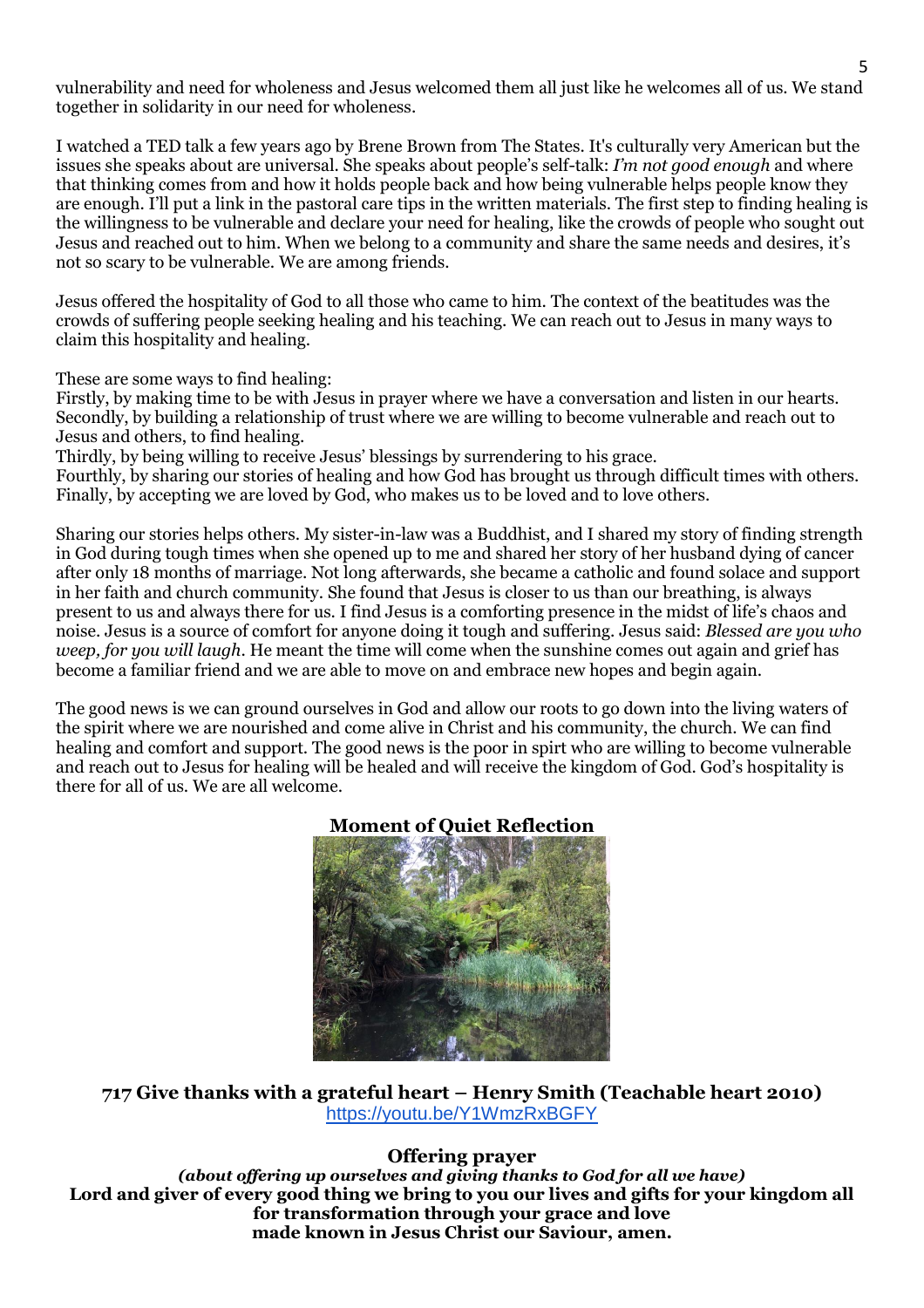## **Prayers of the People – Rhonda Goodall**

Lord our God how great you are. You never cease to amaze us, Lord, with your eternal love for and faith in us, your constant friendship and forgiveness is beyond all measure.

In our prayers today we remember the countries of Andorra, Italy, Malta, Portugal, San Marino Spain and The Vatican City. Be with the leaders of each of these Mediterranean European countries as they continue to keep their people safe from the pandemic. Give them the courage to make unpalatable policies which are aimed to reduce the death rate and encourage vaccinations. Assist them Lord in governing to promote equity and the distribution of wealth for the benefit of all.

In our ecumenical prayers Lord, we prayer for the ministers and the congregation of the New Hope Baptist Church, Blackburn North. Guide them as they prepare their programs to further your word amongst the wider community.

We also pray for the Uniting Church congregation in Yarra Junction and for Uniting AgeWell's Carnsworth community. Be with their leaders as they develop programs and activities to further your work Lord amongst them, that there be progress in their mission of building active community centres, inclusive of playgroups, youth programs and aged care facilities.

Lord we pray for our Whitehorse cluster of churches community. That you will guide us and give us courage in our mission and outreach within the community at large. Enable us to see and experience your glory in the faces of our neighbours.

Lord we remember the sick and infirmed amongst us. Lord, ease their suffering and give them comfort and peace in their time of need. Give us the grace Lord to do the hard things cheerfully, and to enjoy the easy things gratefully. And as our Lord Jesus taught us to pray:

> Our Father in heaven, hallowed be your name, your kingdom come, your will be done, on earth as it is in heaven. Give us today our daily bread. Forgive us our sins as we forgive those who sin against us. Save us from the time of trial and deliver us from evil. For the kingdom, the power, and the glory are yours now and for ever. Amen

# **Hymn 253 O Lord Jesus Marrkamir – tMt video**

**[https://www.youtube.com/watch?v=dRedscL9cjk&list=PL5dbbdzyKBag](https://www.youtube.com/watch?v=dRedscL9cjk&list=PL5dbbdzyKBag-mEd9qTgdyYNQLlsLD2rC&index=6)[mEd9qTgdyYNQLlsLD2rC&index=6](https://www.youtube.com/watch?v=dRedscL9cjk&list=PL5dbbdzyKBag-mEd9qTgdyYNQLlsLD2rC&index=6)**

## **Blessing**

We go in Peace with the Love of God In the Power of the Spirit May the Lord Bless and Guard us May the Lord make His face shine on us and be gracious unto us May the Lord Look kindly on us and give us peace. Amen

**Hymn 778 Shalom to you Now – tMt video**

**[https://www.youtube.com/watch?v=2oqiFenpWxY&list=PL5dbbdzyKBag](https://www.youtube.com/watch?v=2oqiFenpWxY&list=PL5dbbdzyKBag-mEd9qTgdyYNQLlsLD2rC&index=35)[mEd9qTgdyYNQLlsLD2rC&index=35](https://www.youtube.com/watch?v=2oqiFenpWxY&list=PL5dbbdzyKBag-mEd9qTgdyYNQLlsLD2rC&index=35)**

# **Pastoral Care tips**

**\_\_\_\_\_\_\_\_\_\_\_\_\_\_\_\_\_\_\_\_\_\_\_\_\_\_\_\_\_\_\_\_\_\_\_\_\_\_\_\_\_\_\_\_**

There are many websites that offer resources for prayer. **Joan Chittister** is one of my favourite writers and her website offers a great deal of resources for prayer and reflection. <https://www.joanchittister.org/>

**Brene Brown** has a website.

She has written many books that have helped people find healing or reflect about life <https://brenebrown.com/>

This is the link to Brene Brown's TED talk – The Power of Vulnerability <https://youtu.be/iCvmsMzlF7o>